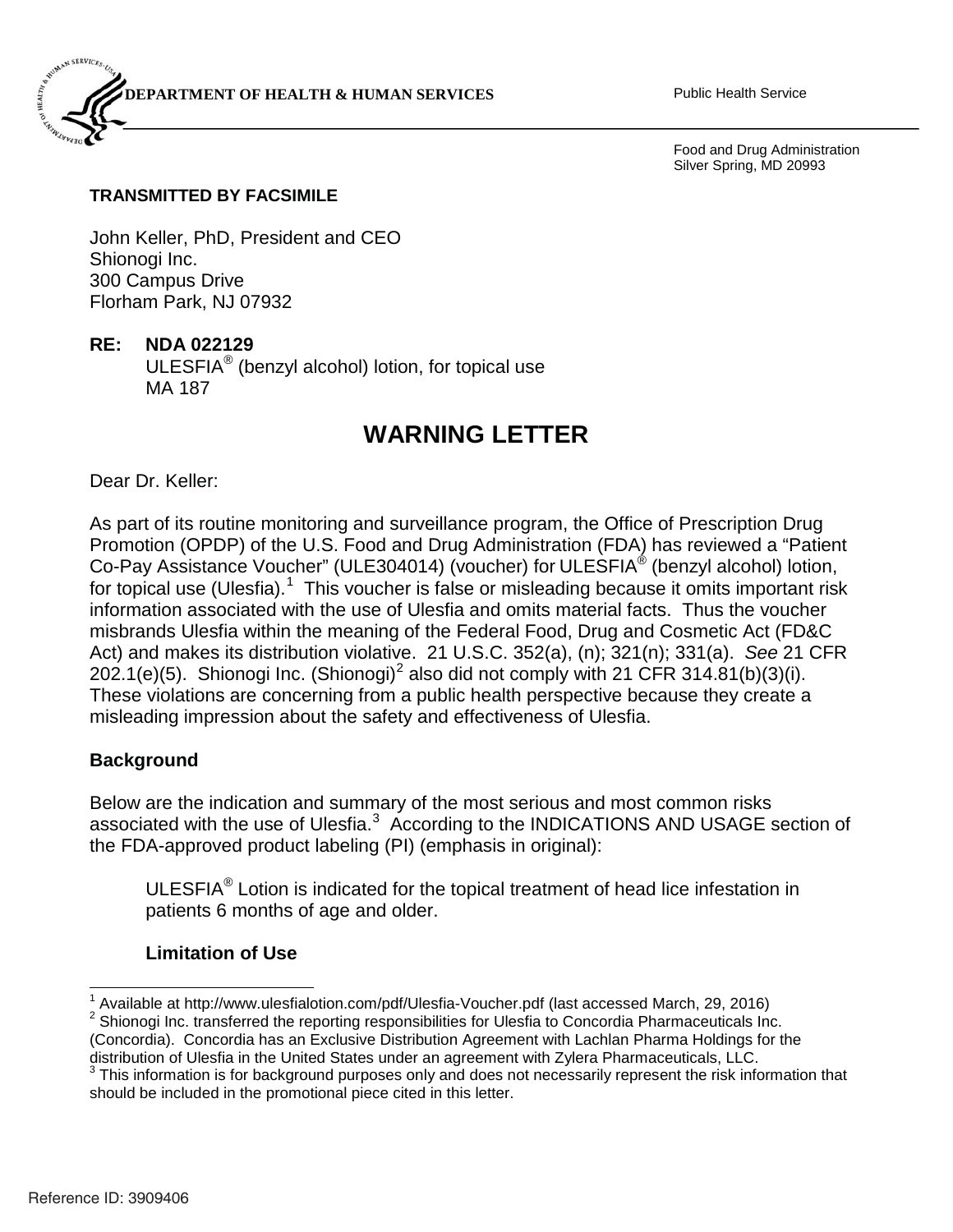ULESFIA® Lotion does not have ovocidal activity.

#### **Adjunctive Measures**

ULESFIA® Lotion should be used in the context of an overall lice management program:

- Wash (in hot water) or dry-clean all recently worn clothing, hats, used bedding, and towels.
- Wash personal care items such as combs, brushes and hair clips in hot water.
- A fine-tooth comb or special nit comb may be used to remove dead lice and nits.

The PI for Ulesfia contains warnings and precautions regarding neonatal toxicity, eye irritation, contact dermatitis, and use in children. The most common adverse reactions associated with Ulesfia during clinical trials were ocular irritation, application site irritation, and application site anesthesia and hypothesia.

#### **Omission of Risk Information**

Promotional materials are misleading if they fail to reveal facts that are material in light of the representations made or with respect to consequences that may result from the use of the drug as recommended or suggested in the materials. The voucher makes representations and/or suggestions about the efficacy of Ulesfia such as the following:

- $\bullet$  "Ulesifa the #1 prescribed branded Rx treatment for head lice"
- "Ulesfia is benzyl alcohol 5%, this is a non-neurotoxic formulation, and is not a pesticide and is the #1 prescribed branded Rx product for the treatment of head lice."
- "Ulesfia should be used as part of an overall head lice management program" in conjunction with a list of steps that can be taken to help prevent the control and spread of head lice.

However, the voucher fails to communicate **any** risk information. We note that the statements "For more information on Ulesfia, please visit www.ulesfialotion.com" and "For more information, please refer to the package insert for full prescribing details or visit www.ulesfialotion.com" are included on the voucher. However, these statements do not mitigate the omission of risk information from the voucher. By omitting the risks associated with Ulesfia, the voucher fails to provide material information about the consequences that may result from the use of the drug and creates a misleading impression about the drug's safety.

#### **Omission of Material Facts/Inadequate Communication of Indication**

As already noted, the voucher makes representations about the use of Ulesfia for the treatment of head lice infestation, but it is misleading because it fails to communicate material information regarding the FDA-approved indication for Ulesfia. Specifically, it omits the following material information from the INDICATIONS AND USAGE section of the PI (emphasis original):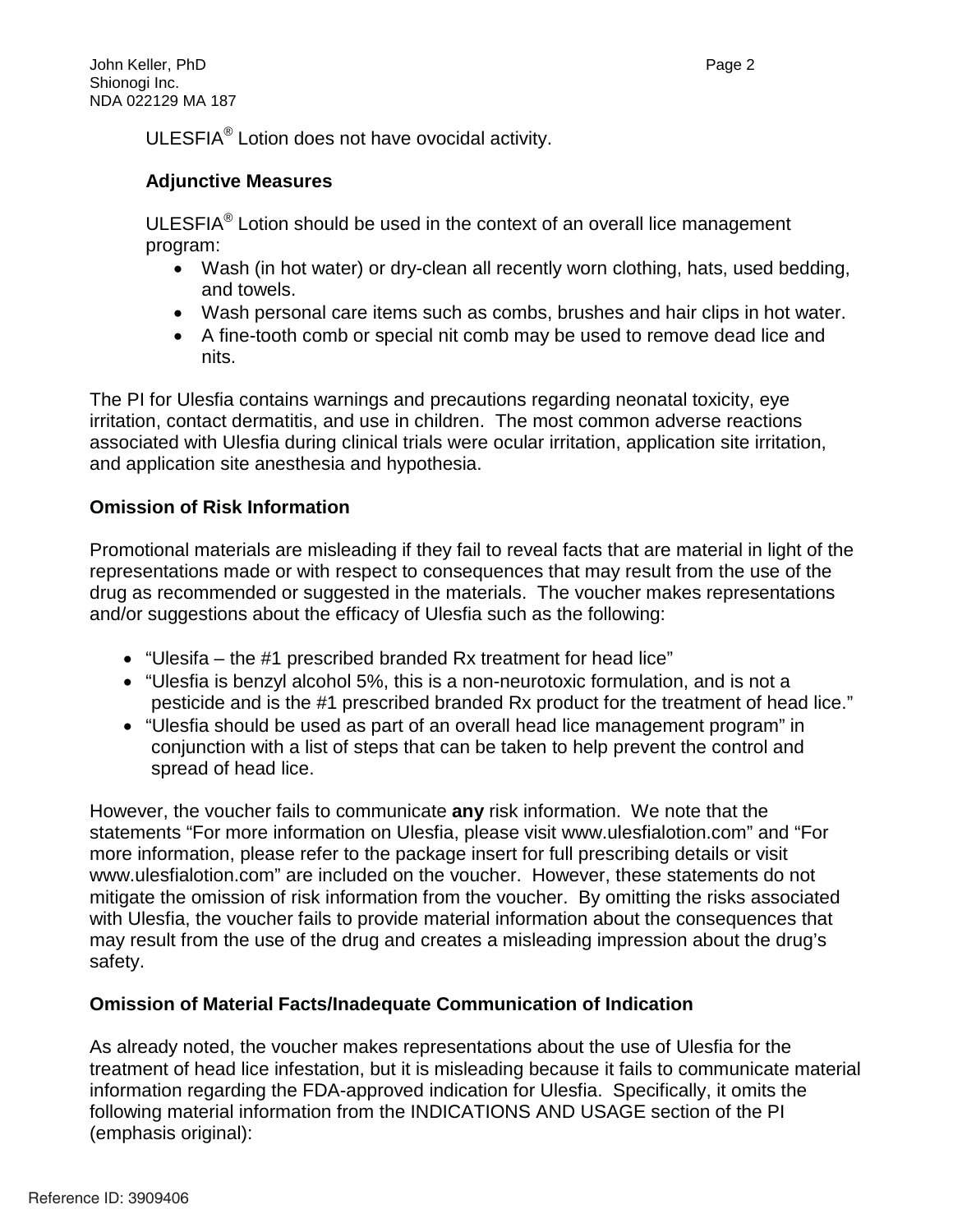#### **Limitation of Use**

ULESFIA® Lotion does not have ovocidal activity.

Additionally, the voucher is misleading because it fails to adequately communicate that Ulesfia is indicated only for patients 6 months of age and older. We acknowledge that the "**Dear Pharmacists**" section on the bottom of the back page of the voucher contains the statement, "Ulesfia . . . is indicated for patient[s] 6 month of age and older" (emphasis original). However, this does not mitigate the misleading impression.

#### **Failure to Submit Under Form FDA-2253**

FDA regulations require companies to submit any labeling or advertising devised for promotion of the drug product at the time of initial dissemination of the labeling and at the time of initial publication of the advertisement for a prescription drug product. Each submission is required to be accompanied by a completed transmittal Form FDA-2253 (Transmittal of Advertisements and Promotional Labeling for Drugs for Human Use) and is required to include a copy of the product's current professional labeling. A copy of the voucher was not submitted to OPDP under cover of Form FDA-2253 at the time of initial dissemination as required by 21 CFR 314.81(b)(3)(i).

#### **Conclusion and Requested Action**

For the reasons discussed above, the voucher misbrands Ulesfia within the meaning of the FD&C Act, and makes its distribution violative. 21 U.S.C. 352(a), (n); 321(n); 331(a). *See* 21 CFR 202.1(e)(5). Furthermore, Shionogi also did not comply with 21 CFR 314.81(b)(3)(i).

OPDP requests that Shionogi immediately cease misbranding Ulesfia and/or cease introducing the misbranded drug into interstate commerce. Please submit a written response to this letter on or before April 13, 2016, stating whether you intend to comply with this request, listing all promotional materials (with the 2253 submission date) for Ulesfia that contain statements such as those described above, and explaining your plan for discontinuing use of such materials, or, in the alternative, for ceasing distribution of Ulesfia. Because the violations described above are serious, we request, further, that your submission include a comprehensive plan of action to disseminate truthful, non-misleading, and complete corrective messages about the issues discussed in this letter to the audience(s) that received the violative promotional materials. In order to clearly identify the violative promotional piece(s) and/or activity and focus on the corrective message(s), OPDP recommends that corrective piece(s) include a description of the violative promotional piece(s) and/or activity, include a summary of the violative message(s), provide information to correct each of the violative message(s), and be free of promotional claims and presentations. To the extent possible, corrective messaging should be distributed using the same media, and generally for the same duration of time and with the same frequency that the violative promotional material was disseminated.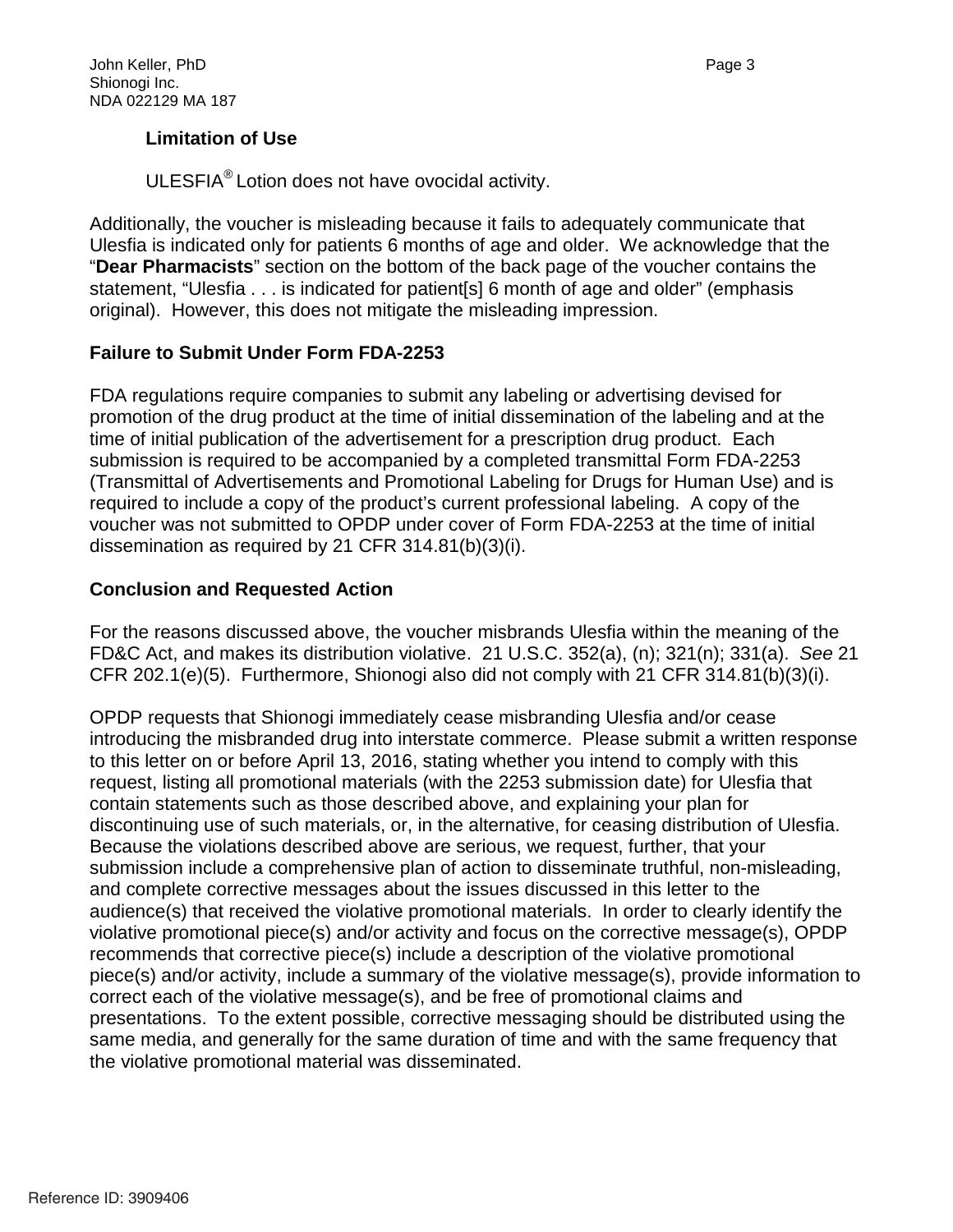John Keller, PhD Page 4 Shionogi Inc. NDA 022129 MA 187

Please direct your response to the undersigned at the **Food and Drug Administration, Center for Drug Evaluation and Research, Office of Prescription Drug Promotion, 5901- B Ammendale Road, Beltsville, Maryland 20705-1266.** A courtesy copy can be sent by facsimile at (301) 847-8444. To ensure timely delivery of your submissions, please use the full address above and include a prominent directional notation (e.g. a sticker) to indicate that the submission is intended for OPDP. Please refer to MA 187 in addition to the NDA number in all future correspondence relating to this particular matter. All correspondence should include a subject line that clearly identifies the submission as a Response to Warning Letter. OPDP reminds you that only written communications are considered official.

The violations discussed in this letter do not necessarily constitute an exhaustive list. It is your responsibility to ensure that your promotional materials for Ulesfia comply with each applicable requirement of the FD&C Act and FDA implementing regulations. Failure to correct the violations discussed above may result in FDA regulatory action, including seizure or injunction, without further notice.

Sincerely,

{See appended electronic signature page}

Robert Dean, MBA Division Director Office of Prescription Drug Promotion

cc: Erin O'Neil, CPA, CA, CFA, and Chief Operating Officer Concordia Pharmaceuticals Inc. Attn: Mandy Dorsey, US Regulatory Affairs Mapi USA, Inc. [US Agent for Concordia Pharmaceuticals Inc.] 2343 Alexandria Drive, Suite 100, Lexington, KY 40504

Robert C. Moscato, Jr. Chief Executive Officer Zylera Pharmaceuticals, LLC 2530 Meridian Parkway, Suite 300 Research Triangle Park, NC 27713